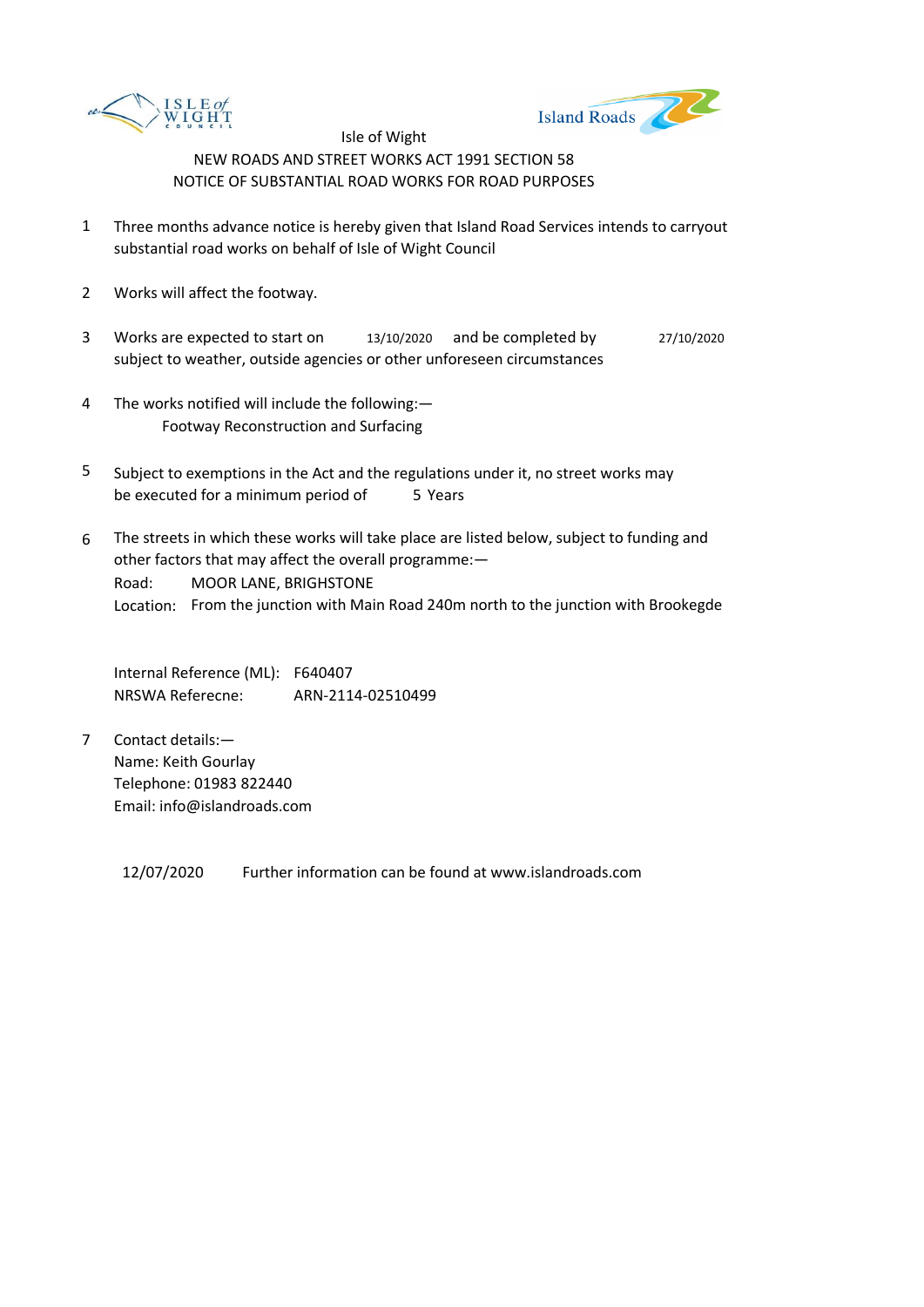



- 1 Three months advance notice is hereby given that Island Road Services intends to carryout substantial road works on behalf of Isle of Wight Council
- 2 Works will affect the footway.
- 3 Works are expected to start on subject to weather, outside agencies or other unforeseen circumstances 13/10/2020 and be completed by 27/10/2020
- 4 The works notified will include the following:— Footway Reconstruction and Surfacing
- 5 be executed for a minimum period of 5 Years Subject to exemptions in the Act and the regulations under it, no street works may
- 6 Road: Location: From the junction with Brookedge 220m north The streets in which these works will take place are listed below, subject to funding and other factors that may affect the overall programme:— MOOR LANE, BRIGHSTONE

Internal Reference (ML): F640408 NRSWA Referecne: ARN-2114-30216013

7 Contact details:— Name: Keith Gourlay Telephone: 01983 822440 Email: info@islandroads.com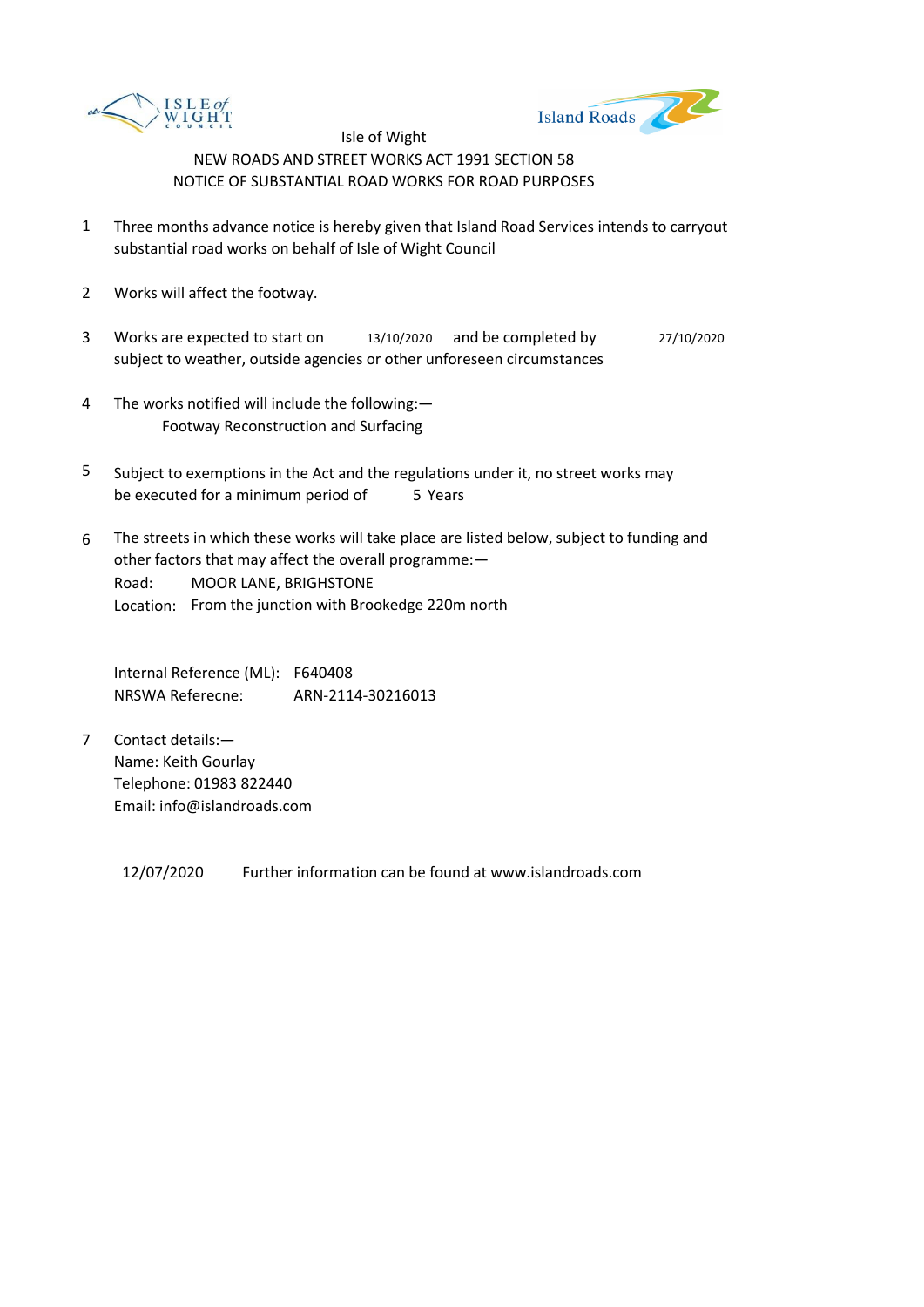



- 1 Three months advance notice is hereby given that Island Road Services intends to carryout substantial road works on behalf of Isle of Wight Council
- 2 Works will affect the footway.
- 3 Works are expected to start on subject to weather, outside agencies or other unforeseen circumstances 13/10/2020 and be completed by 27/10/2020
- 4 The works notified will include the following:— Footway Reconstruction and Surfacing
- 5 be executed for a minimum period of 5 Years Subject to exemptions in the Act and the regulations under it, no street works may
- 6 Road: Location: From the junction with Granville Road 138m north baring to the right The streets in which these works will take place are listed below, subject to funding and other factors that may affect the overall programme:— LANES END, TOTLAND

Internal Reference (ML): F660381 NRSWA Referecne: ARN-2114-45464448

7 Contact details:— Name: Keith Gourlay Telephone: 01983 822440 Email: info@islandroads.com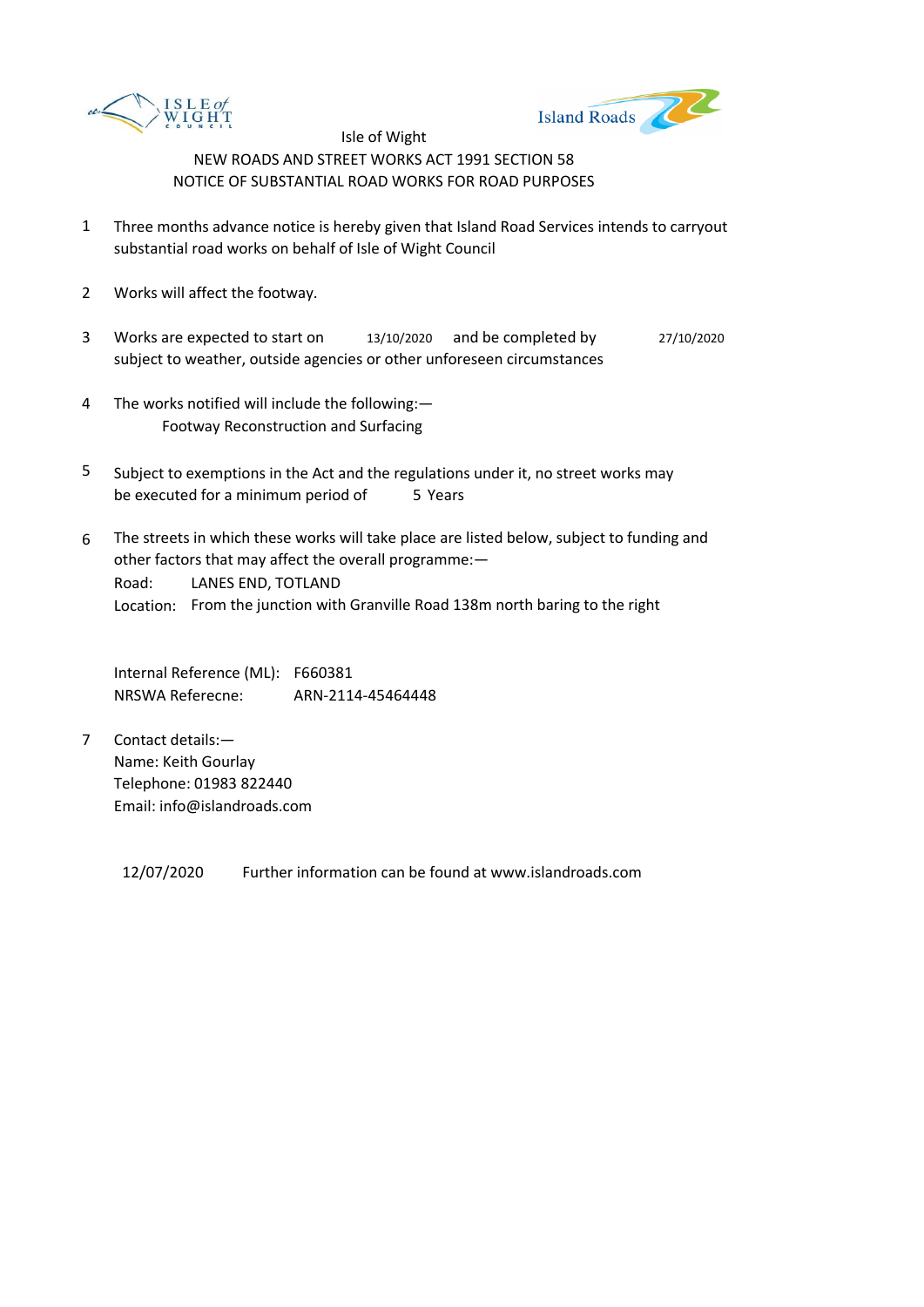



- 1 Three months advance notice is hereby given that Island Road Services intends to carryout substantial road works on behalf of Isle of Wight Council
- 2 Works will affect the footway.
- 3 Works are expected to start on subject to weather, outside agencies or other unforeseen circumstances 13/10/2020 and be completed by 27/10/2020
- 4 The works notified will include the following:— Footway Reconstruction and Surfacing
- 5 be executed for a minimum period of 5 Years Subject to exemptions in the Act and the regulations under it, no street works may
- 6 Road: Location: Lefthand spur off Lanes End 33m east The streets in which these works will take place are listed below, subject to funding and other factors that may affect the overall programme:— LANES END, TOTLAND

Internal Reference (ML): F660381A NRSWA Referecne: ARN-2114-26421227

7 Contact details:— Name: Keith Gourlay Telephone: 01983 822440 Email: info@islandroads.com